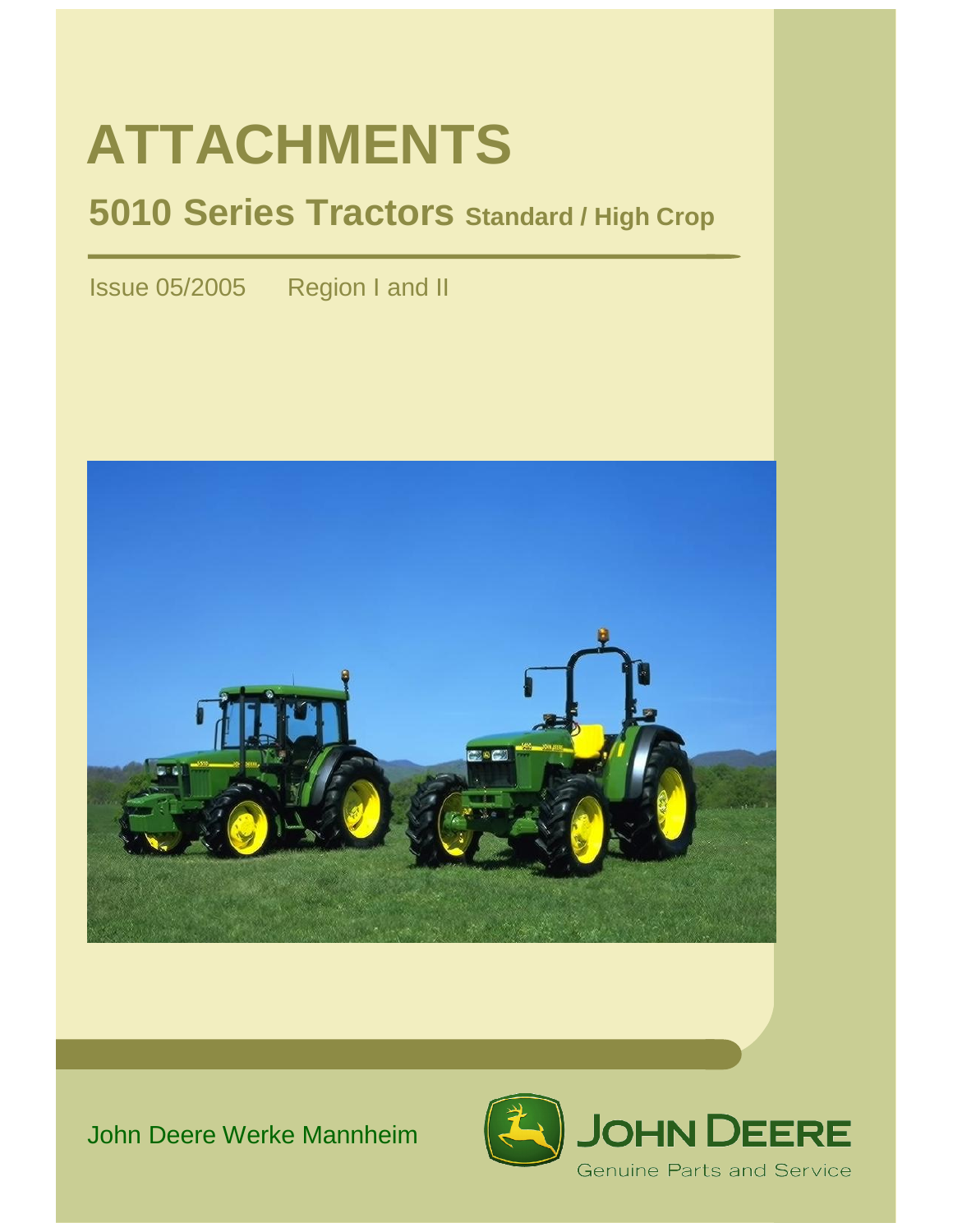## **ATTACHMENTS - FACTORY AND FIELD INSTALLED**

A short description and recommendation of some of the various factory and field installations is given. This is done to help the sales person to recommend the best combination of equipment to the customer.

**Please note that the information, codes bundle numbers are given for reference only, the current price list must be the only official ordering document.**

Where factory installation codes or field installation bundle numbers were not available, they will be made available as soon as possible.

## **1 HYDRAULICS**

#### **SELECTIVE CONTROL VALVES - SCV**

5010 series tractors are equipped with economical and versatile spool type selected control valves.

All SCVs are equipped with push-pull couplers which allow the operator to couple and uncouple hydraulic hoses under pressure in almost any situation.

A tractor delivered with only one or two SCVs can have up to 3 double-acting SCVs mounted through dealer installed field kits.

| Code | Bundle   | Description                                                |
|------|----------|------------------------------------------------------------|
|      | ER067537 | Field Installation Kit single-acting SCV<br>lat Position 2 |

Models: 5310 - 5510 and HighCrop

*Note:up to serial no. 102350*

| Code | Bundle   | Description                                               |
|------|----------|-----------------------------------------------------------|
|      | ER067575 | Field Installation Kit single-acting SCV<br>at Position 2 |

Models: 5310 - 5510 and HighCrop

*Note:from serial no. 102350*



| Code | <b>Bundle</b> | Description                                                                 |
|------|---------------|-----------------------------------------------------------------------------|
|      | ER067538      | Field Installation Kit double-acting<br>SCV at Position 2 with DETENT       |
|      | ER067539      | Field Installation Kit double-acting<br><b>SCV at Position 2 with FLOAT</b> |

Models: 5310 - 5510 and HighCrop

*Note:up to serial no. 102350*



| Code | Bundle   | Description                                                           |
|------|----------|-----------------------------------------------------------------------|
|      | ER067576 | Field Installation Kit double-acting SCV<br>at Position 2 with DETENT |
|      | ER067577 | Field Installation Kit double-acting SCV<br>at Position 2 with FLOAT  |

Models: 5310 - 5510 and HighCrop

*Note:from serial no. 102350*

| Code | Bundle   | Description                                                                  |
|------|----------|------------------------------------------------------------------------------|
|      | ER067572 | Field Installation Kit double-acting<br><b>SCV at Position 3 with DETENT</b> |

Models : 5310 - 5510 and HighCrop

*Note:up to serial no. 102350*

| Code | <b>Bundle</b> | Description                                                                  |
|------|---------------|------------------------------------------------------------------------------|
|      | ER067578      | Field Installation Kit double-acting<br><b>SCV at Position 3 with DETENT</b> |

Models: 5310 - 5510 and HighCrop

*Note:from serial no. 102350*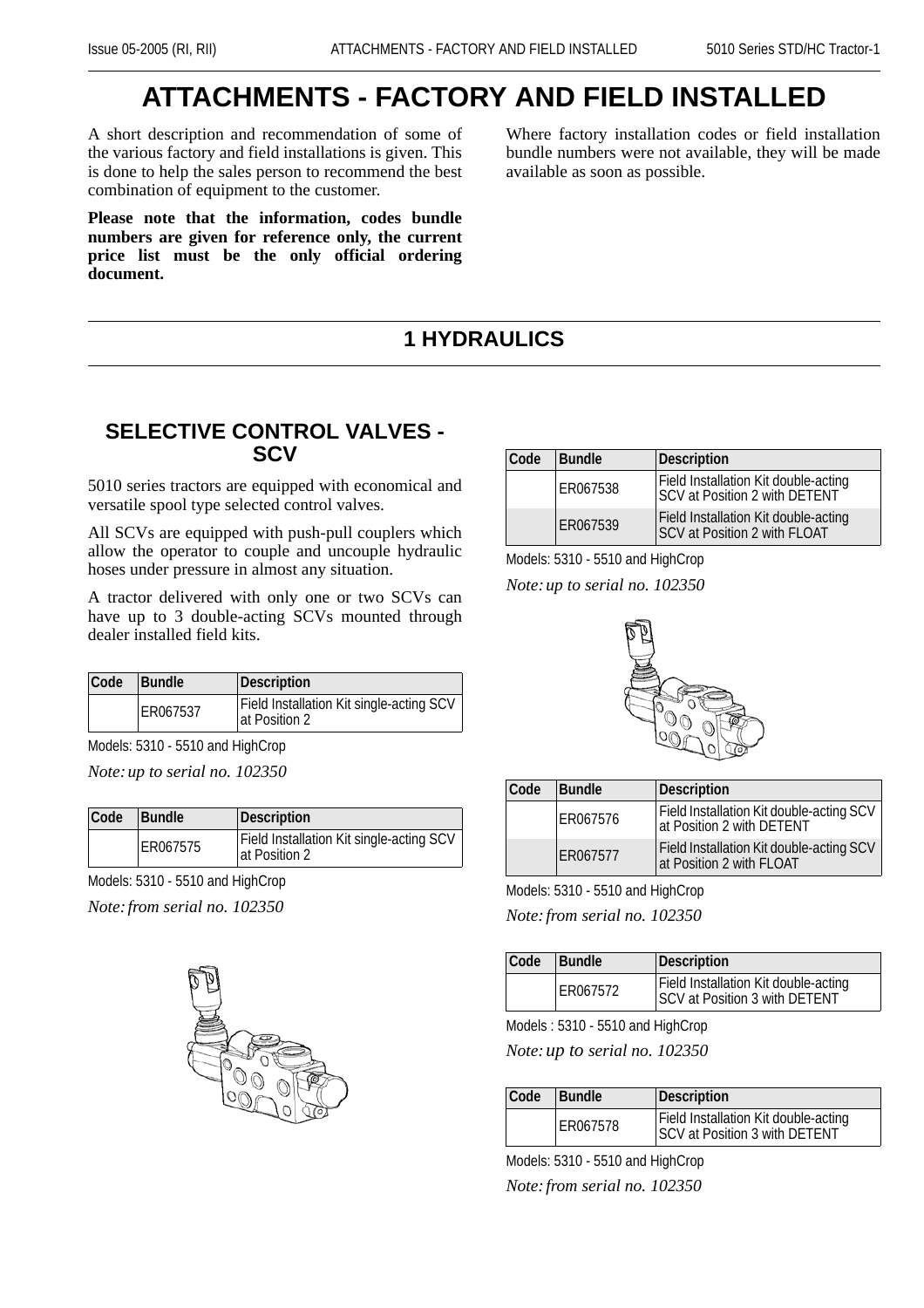## **2 ELECTRICAL - ELECTRONICAL COMPONENTS**

#### **2.1 LIGHTS**

| Code | <b>Bundle</b> | Description        |
|------|---------------|--------------------|
|      | ER066446      | Light kit for ROPS |

Models : 5310 - 5510 and HighCrop

*Note:only for Italy*

#### **2.2 BEACON LIGHTS**

Beacon lights for safe road transport of tractor and implement combinations are available for models with ROPS or with cab.

| Code | Bundle   | Description                                           |
|------|----------|-------------------------------------------------------|
| 9295 | ER066417 | Beacon Light Field Installation Kit for<br>cab models |

Models : 5310 - 5510 and HighCrop



| Code | <b>Bundle</b> | Description                                                          |
|------|---------------|----------------------------------------------------------------------|
| 9290 | ER067532      | Beacon Light Field Installation Kit for<br>tractors with 4-post ROPS |

Models : 5310 - 5510 and HighCrop

*Note:When not in use, beacon light can easily be removed. In this case always use the protective cap on the grommet to protect the electric contacts of the plug.*



| Code | <b>Bundle</b> | Description                                                          |
|------|---------------|----------------------------------------------------------------------|
| 9297 | ER067533      | Beacon Light Field Installation Kit for<br>tractors with 2-post ROPS |

Models : 5310 - 5510 and HighCrop

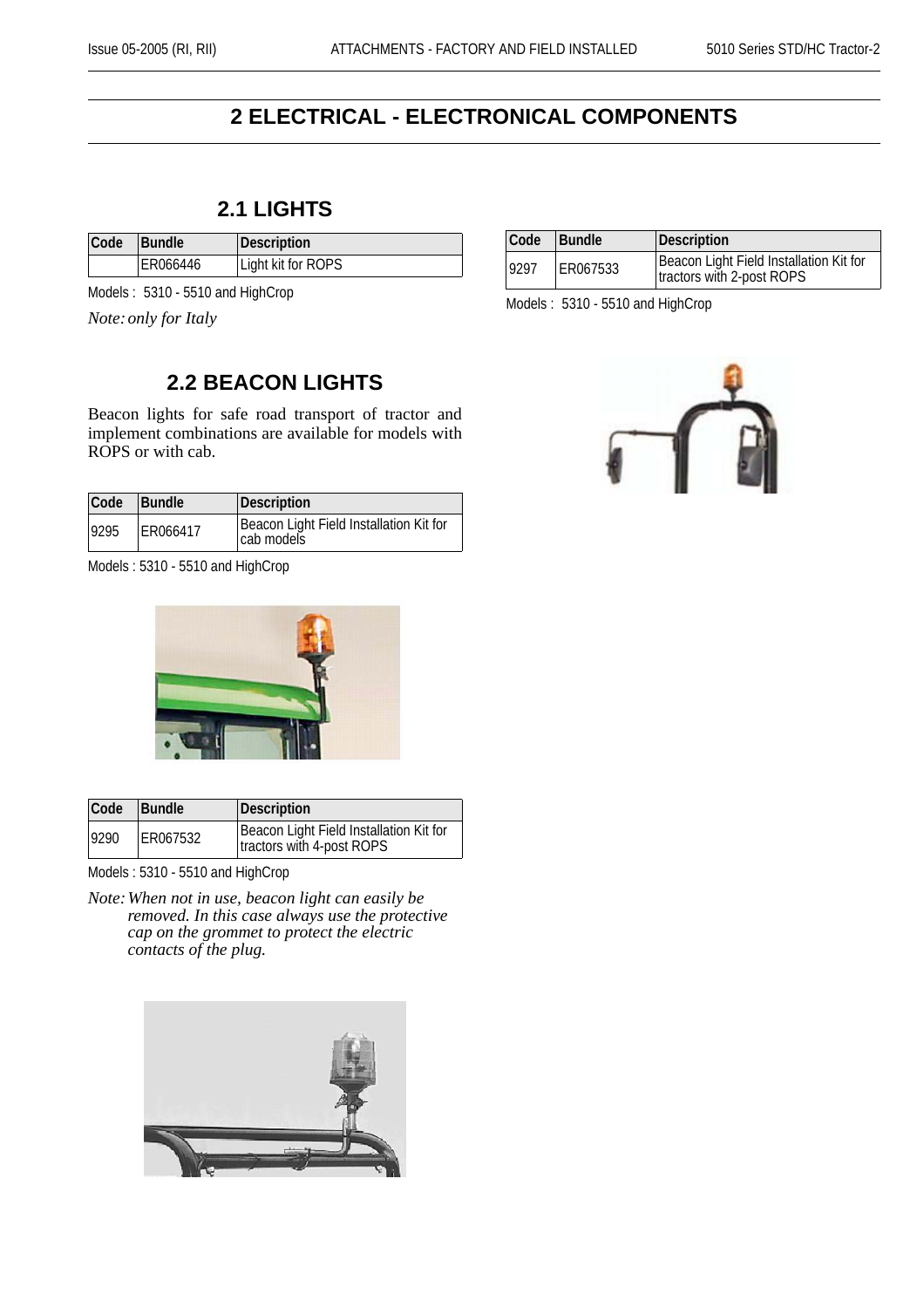#### **3 MISCELLANEOUS**

#### **3.1 OPERATOR'S STATION**

#### **Air Conditioning**

A fully integrated air conditioning system is offered as an option with fully integrated controls. The overall height of the tractor does not increase with the air conditioning unit, due to the under-hood location of condenser and compressor and not in the cab roof. The system performs excellently due to condenser cooling by the full power of the engine fan and not by a much smaller roof mounted fan.

Front window is not openable with air conditioning option.

| Code | <b>Bundle</b> | Description                                                           |
|------|---------------|-----------------------------------------------------------------------|
|      | ER067547      | Air-Conditioning System Field<br>Installation Kit for 3 cyl. tractors |

Models: cab only: 5310, 5410

*Note:order in addition: 1 x ER136436 (Belt) and 1 x ER198322 (Pulley) for 5310 tractors; 1 x ER198207 (Belt) and 1 x ER191183 (Pulley) for 5410 tractors*

| Code | Bundle   | Description                                                           |
|------|----------|-----------------------------------------------------------------------|
|      | ER067546 | Air-Conditioning System Field<br>Installation Kit for 4 cyl. tractors |

Models: cab only: 5510 and HighCrop



#### **Openable Windscreen**

The opening front window improves ventilation on hot summer days, and allows for better visibility when driving from outside into warm cattle sheds.

| Code | <b>Bundle</b> | Description                         |
|------|---------------|-------------------------------------|
|      | ER067589      | Openable Front Windscreen Field Kit |

Models: cab only: 5310 - 5510 and HighCrop



#### **Rear Wiper**

The rear window has the provision to mount a rear wiper unit.

| Code | <b>Bundle</b> | Description          |
|------|---------------|----------------------|
|      | ER047331      | Rear Wiper Field Kit |

Models: cab only: 5310 - 5510 and HighCrop

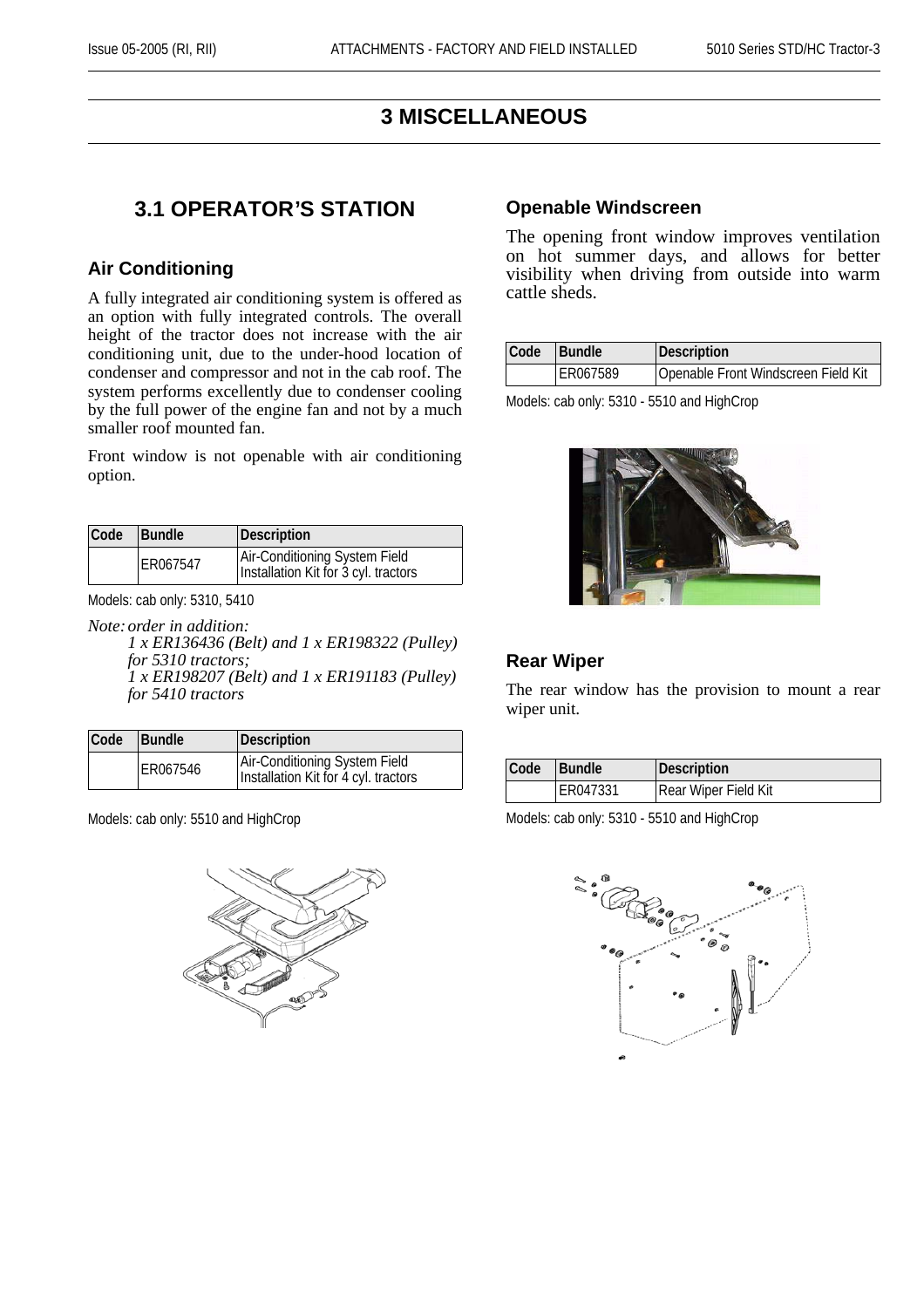#### **Mirrors**

Second mirror located on the right-hand side of the ROPS for excellent rear visibility.

| Code | Bundle   | Description                                        |
|------|----------|----------------------------------------------------|
| 9500 | ER066412 | 2nd mirror on the RH side of 4-post<br><b>ROPS</b> |
| 9505 | ER067557 | 2nd mirror on the RH side of 2-post<br><b>ROPS</b> |

Models : w/o cab only: 5310 - 5510 and HighCrop



#### **Rockshaft Remote Control**

The rockshaft remote control is conveniently mounted on the rear right-hand fender giving the operator full control of the rockshaft from outside the cab. Ideal for one man hook up of implements.

| Code | Bundle   | Description                                    |
|------|----------|------------------------------------------------|
| 9610 | ER067558 | mechanical remote control for 3-point<br>hitch |

Models: 5310 - 5510 and HighCrop



#### **Sun Roof**

| Code Bundle |          | Description              |
|-------------|----------|--------------------------|
| 9170        | ER066409 | sun roof for 4-post ROPS |

Models : 5310 - 5510 and HighCrop

*Note:for non EU countries; tractor has to be equipped with a 4-post ROPS*



#### **Seat Belt**

| <b>Code</b> | <b>Bundle</b>   | Description            |
|-------------|-----------------|------------------------|
| 9157        | <b>ER067560</b> | Seat Belt Mounting Kit |

Models : 5310 - 5510 and HighCrop

*Note:Seat Belt Mounting Kit equipped with seats: ER191861 ER192676 ER191862*

*ER192675*

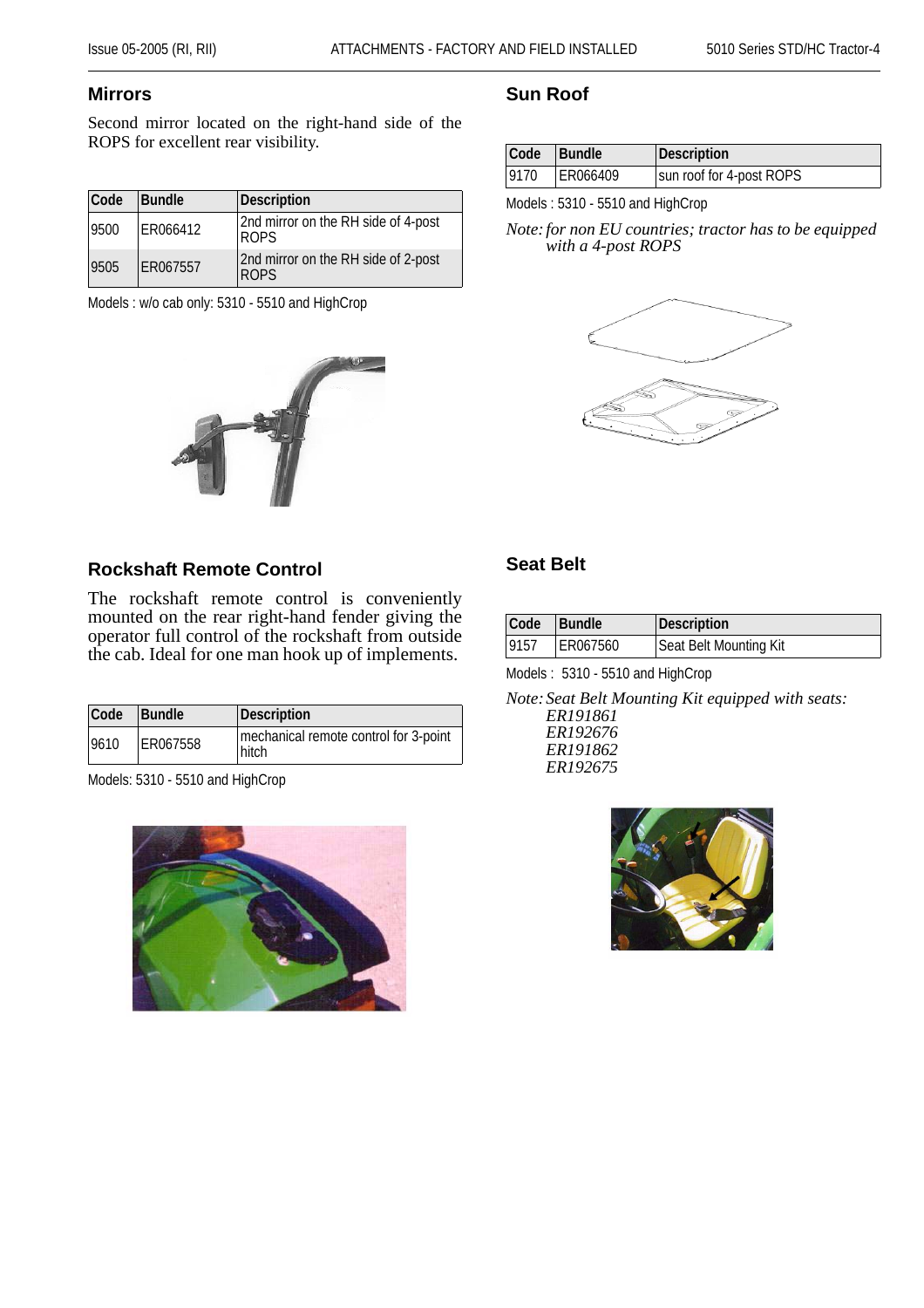#### **Activated Carbon Air Filter**

The new activated carbon air filter provides extra comfort and protection against most airborne particles for the driver of a 5010 series tractor under heavy duty conditions. It is equipped with a synthetic pre-filter, a pleated filter element and an activated carbon cell.

| Code | Bundle   | Description                 |
|------|----------|-----------------------------|
|      | ER047209 | Activated Carbon Air Filter |

Models: cab only: 5310 - 5510 and HighCrop



## **3.2 CHASSIS PARTS**

#### **Front Fenders for MFWD tractors**

The MFWD version has an optional durable two support front fender design, providing protection to the windows, body work and engine from dust and mud.

| <b>Code</b> | <b>Bundle</b> | Description                |
|-------------|---------------|----------------------------|
| 9210        | ER066472      | <b>IMFWD Front Fenders</b> |

Models: 5310 - 5510 (not HighCrop)



#### **Front Fenders for 2WD tractors**

| Code | Bundle   | <b>Description</b>       |
|------|----------|--------------------------|
| 9220 | ER066408 | <b>2WD Front Fenders</b> |

Models : 5310 - 5510 (not HighCrop)



#### **Rear Fender Extensions**

These fender extensions are similar for all versions and help to keep doors, windows and other exterior areas of the cab clean. The fender extensions provide a rear tire coverage of 100% with 16.9R30 tires mounted on 1.400 mm tread.

| Code  | <b>Bundle</b> | Description            |
|-------|---------------|------------------------|
| 19100 | ER066464      | Rear Fender Extensions |

Models : 5310 - 5510 and HighCrop



#### **Chock Block**

| Code | <b>Bundle</b> | Description        |
|------|---------------|--------------------|
| 9215 | ER066414      | <b>Chock Block</b> |

Models : 5310 - 5510 and HighCrop

*Note:for additional safety, particular in hilly conditions*

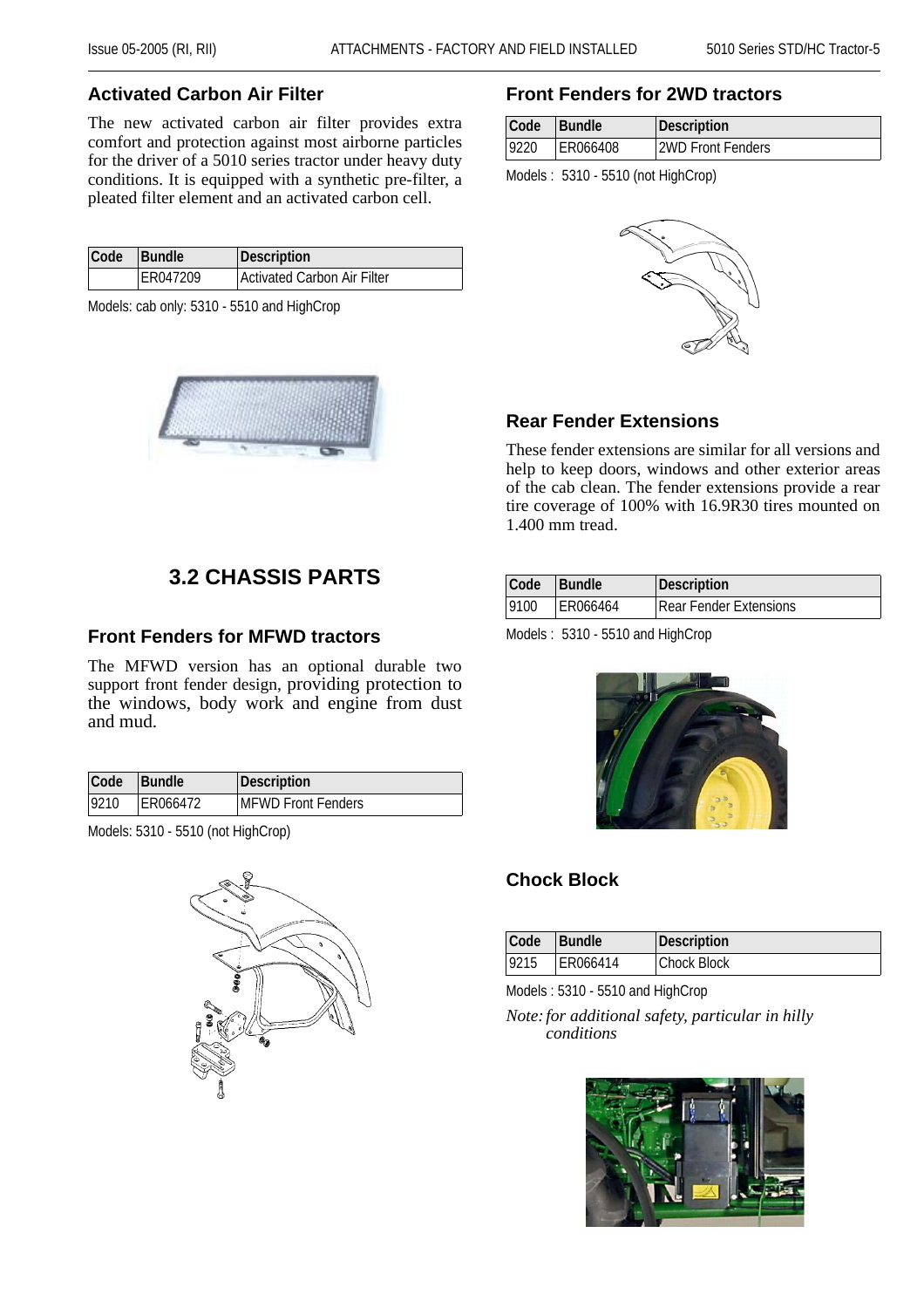#### **3.3 BRAKES**

#### **Hydraulic trailer brake valve**

The field kits below permit the tractors to be retrofitted with an hydraulic trailer brake valve.

| Code | <b>Bundle</b> | Description         |
|------|---------------|---------------------|
| 9250 | ER067540      | Trailer Brake Valve |

Models: 5310 - 5510 and HighCrop

*Note:not for Italy*



| Code<br><b>Bundle</b> |          | Description                      |  |
|-----------------------|----------|----------------------------------|--|
|                       | ER067541 | <sup>1</sup> Trailer Brake Valve |  |

Models: 5310 - 5510

*Note:for Italy only*

| Code | <b>Bundle</b> | Description                      |
|------|---------------|----------------------------------|
|      | ER067544      | <sup>1</sup> Trailer Brake Valve |

Models: HighCrop

*Note:for Italy only*



#### **3.4 HITCHES AND ASSOCIATED EQUIPMENT**



| <b>Code</b> | <b>Bundle</b> | Description                |
|-------------|---------------|----------------------------|
|             | ER199882      | Swinging drawbar, EEC type |

Models: 5310 - 5510

*Note:from serial no. 104267*

*Note:please order in addition if required: ER199890 (pin fastener)*

| Code | <b>Bundle</b> | Description                 |
|------|---------------|-----------------------------|
|      | ER199883      | Swinging drawbar, CUNA type |

Models: 5310 - 5510

*Note:from serial no. 104267, for Italy only*

*Note:please order in addition if required: ER199889 (pin fastener)*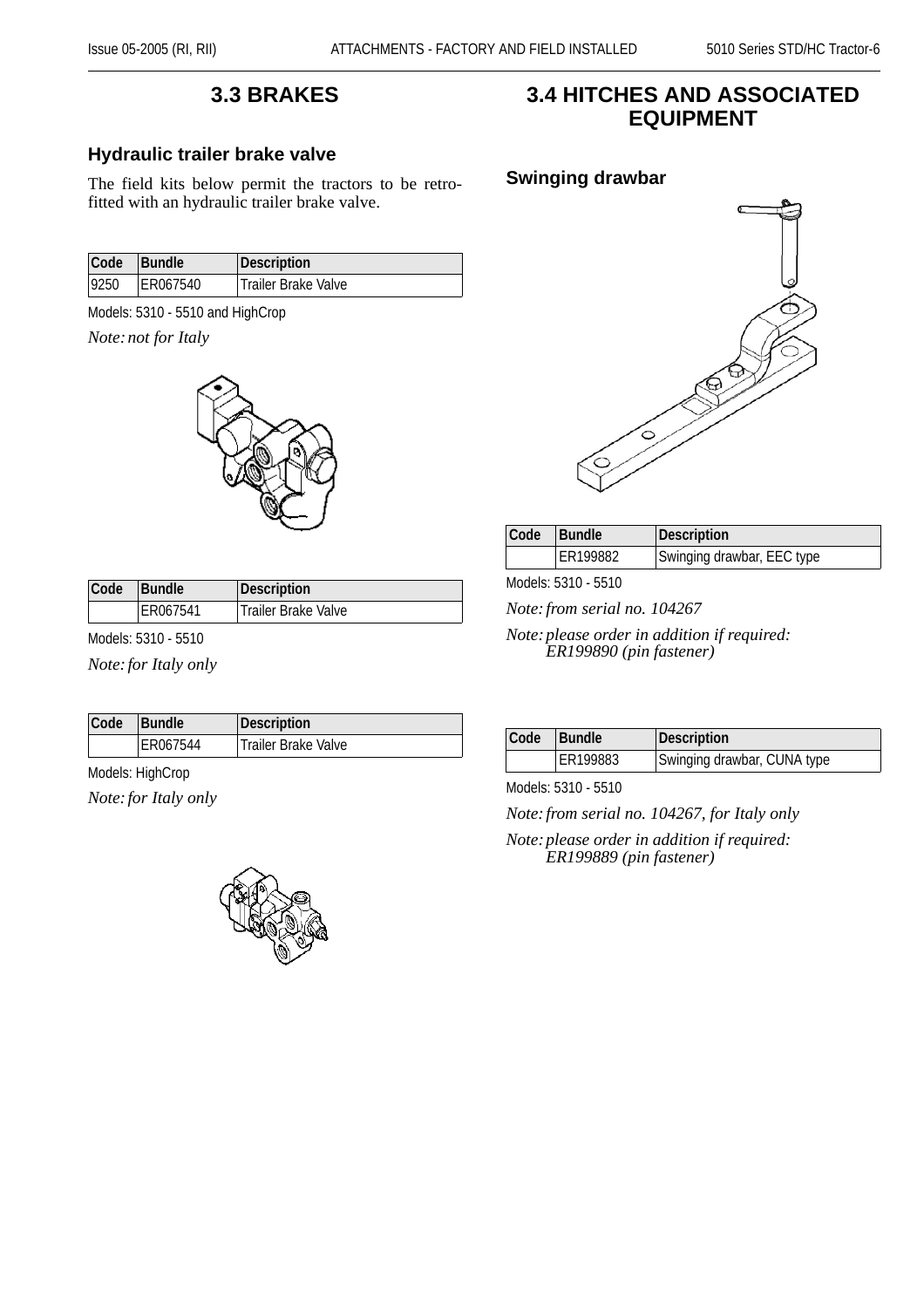#### **Wagon hitches**



| Code Bundle |          | Description         |
|-------------|----------|---------------------|
|             | ER196453 | CUNA D2 wagon hitch |

Models: 5310 - 5510 and HighCrop

*Note:up to serial no. 104266, for Italy only Note:please order in addition if required: ER040575 (pin fastener)*





| Code Bundle |          | Description                |
|-------------|----------|----------------------------|
| 9254        | ER066445 | CUNA D2 wagon hitch option |

Models: 5310 - 5510 and HighCrop

- *Note:CUNA Type wagon hitches are only available for Italy, Spain and Portugal, as the mouth opening varies from all other European standards.*
- *Note:Only if equipped with trailer brake valve for Italy.*

#### **Piton Fix**



| Code | Bundle   | Description |
|------|----------|-------------|
|      | ER196457 | Piton Fix   |

Models: 5310 - 5510

*Note:up to serial no. 104266*

| Code | <b>Bundle</b> | Description |
|------|---------------|-------------|
|      | ER199885      | Piton Fix   |

Models: 5310 - 5510

*Note:from serial no. 104267*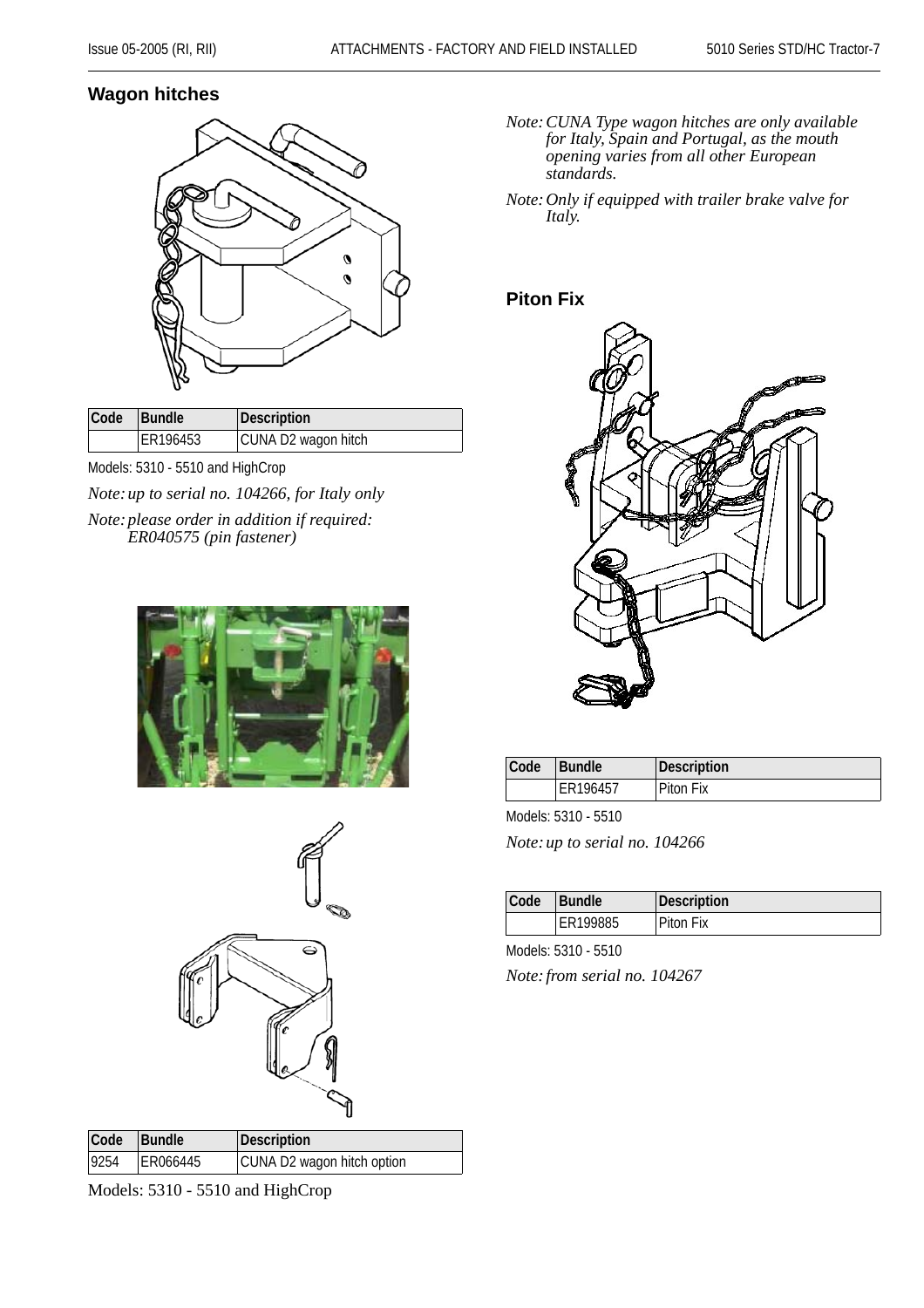#### **3.5 STORAGE**

#### **Tool box**

An external tool box is located on the r.h. side in front of the cab. It has sufficient capacity to hold tools as well as a selection of linkage balls, implement hitch pins etc. The box is removable with carrying handle.

| Code | <b>Bundle</b> | Description     |
|------|---------------|-----------------|
| 9050 | ER066411      | <b>Tool Box</b> |

Models : 5310 - 5510 and HighCrop